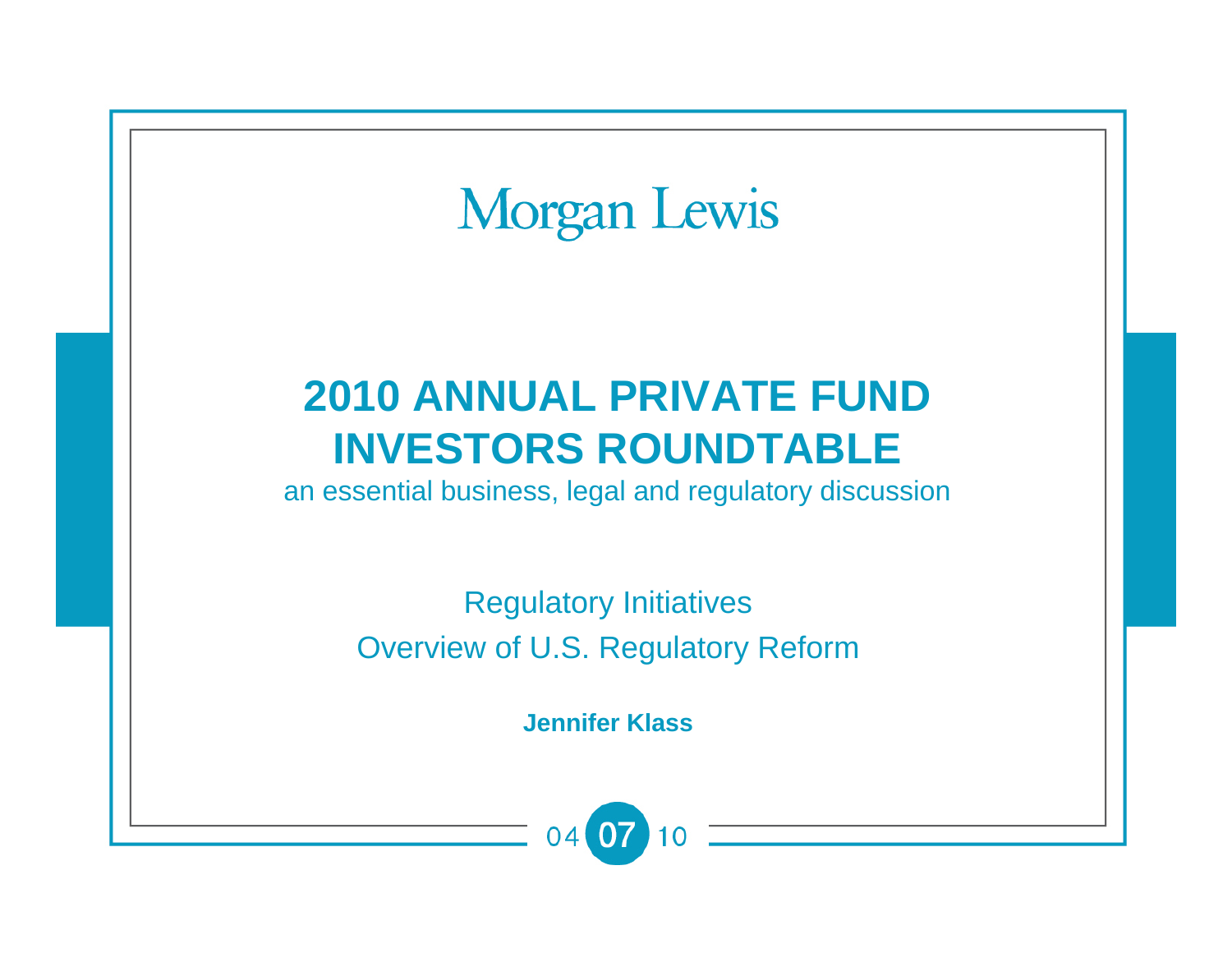### U.S. Regulatory Reform

- $\bullet$  Currently two Bills in the legislative pipeline:
	- "Wall Street Reform and Consumer Protection Act of 2009" (H.R. 4173)
		- *Passed by House 12/11/2009*
	- "Restoring American Financial Stability Act of 2010" (Dodd Bill)
		- *Approved by Senate by Banking Committee 3/22/2010*
- Both HR 4173 and Dodd Bill contain versions of the "Private Fund Investment Advisers Registration Act"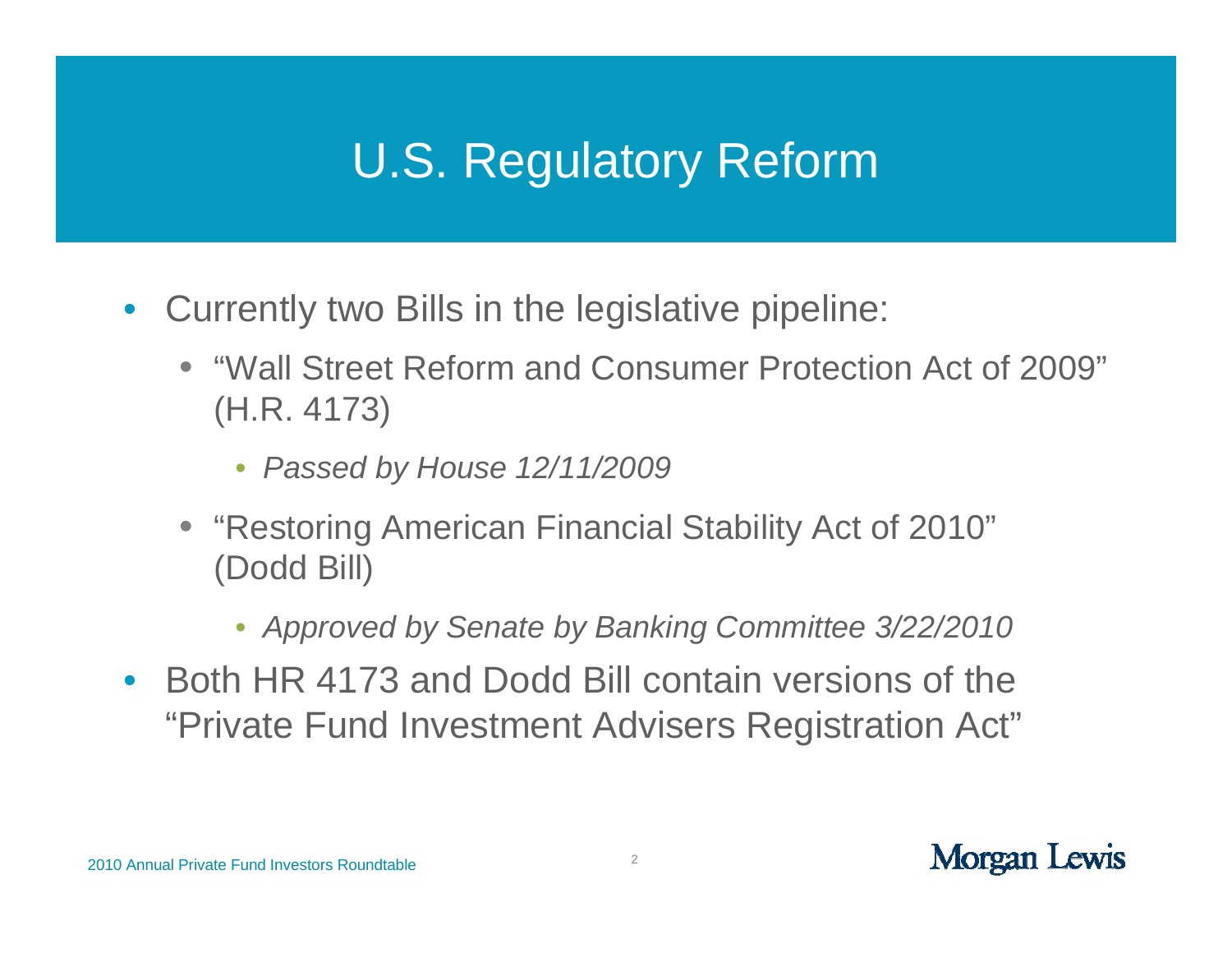- Private Fund Investment Advisers Registration Act of 2010 (Dodd Bill)
	- All advisers to "private funds" must register, subject to certain exceptions
	- "Private fund" is any issuer that relies on Section 3(c)(1) or  $3(c)(7)$
	- Eliminates Section 203(b)(3) exemption for fewer than 15 clients
	- Raises threshold for SEC registration from \$25 to \$100 million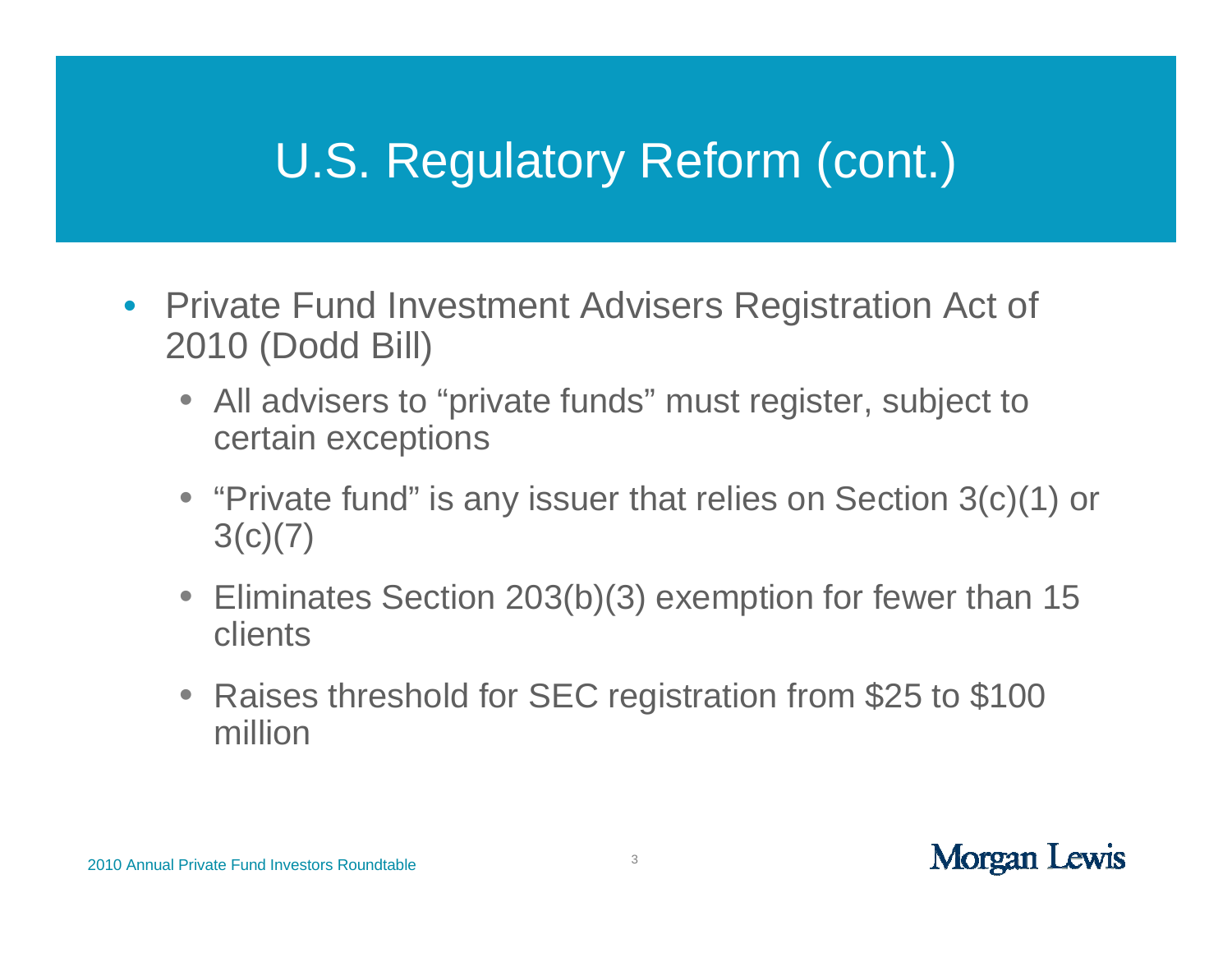- $\bullet$  Advisers Act registration not required for:
	- Advisers to "venture capital funds"
	- • Advisers to "private equity funds"
		- $\bullet$  *Required to maintain records and provide SEC with reporting based on fund size, governance, investment strategy, risk and other factors*
	- "Foreign Private (Fund) Advisers"
		- *No place of business in U.S.*
		- *Fewer than 15 U.S. clients*
		- •*Less than \$25 million in AUM from U.S. clients and investors*
		- •*Does not hold itself out in U.S.*
		- $\bullet$  *Does not act as investment adviser to a registered investment company or business development company*
	- Advisers solely to "small business investment companies"

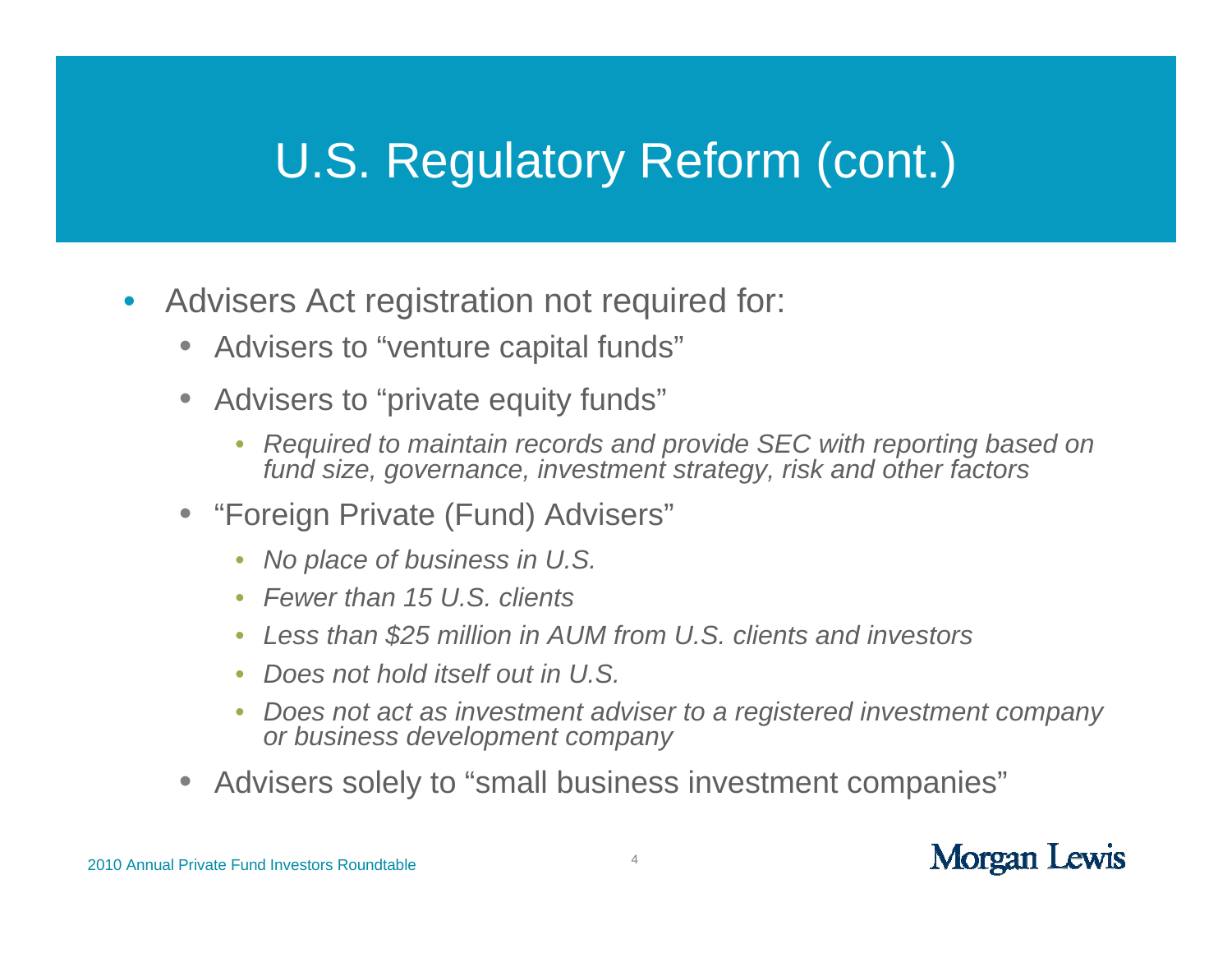- $\bullet$  Books and Records
	- • SEC has authority to require registered advisers to maintain records and provide reports regarding private funds
	- $\bullet$  Records and reports may be provided to Financial Stability Oversight Council (systematic risk)
	- •Records and reports of private funds are considered books and records of the adviser
- $\bullet$  Collection of Systematic Risk Data
	- •Amount of AUM and use of leverage
	- $\bullet$ Counterparty credit risk exposure
	- $\bullet$ Trading and investment positions
	- $\bullet$ Valuation policies and practices of fund
	- $\bullet$ Type of assets held
	- $\bullet$ Side letters or arrangements
	- $\bullet$ Trading practices
	- • Other information as SEC, in consultation with the Council, determines necessary or appropriate for the protection of investors or for the assessment of systematic risk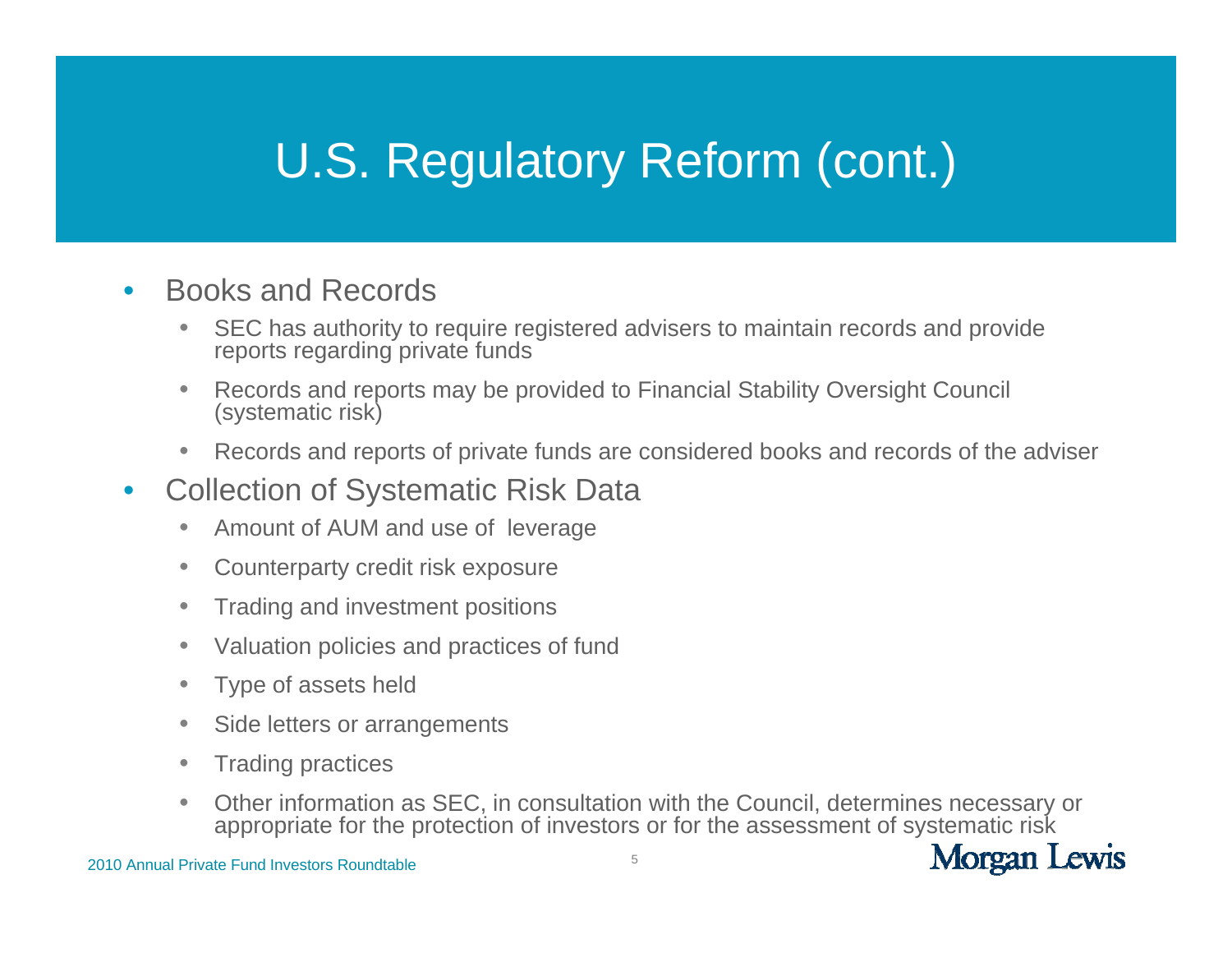- • Examination of Records
	- • Extends SEC examination authority to all records relating to private funds
- $\bullet$  Data Collection and Confidentiality
	- $\bullet$ Information sharing between SEC and Council
	- Confidentiality of information received by SEC and Council, as well as other recipients
	- • Protection of proprietary information (*e.g.*, trading strategies, research methodologies, trading data, hardware or software containing intellectual property)
- $\bullet$ Arbitration of Disputes
- $\bullet$ Delegation of Custody to SEC Rules